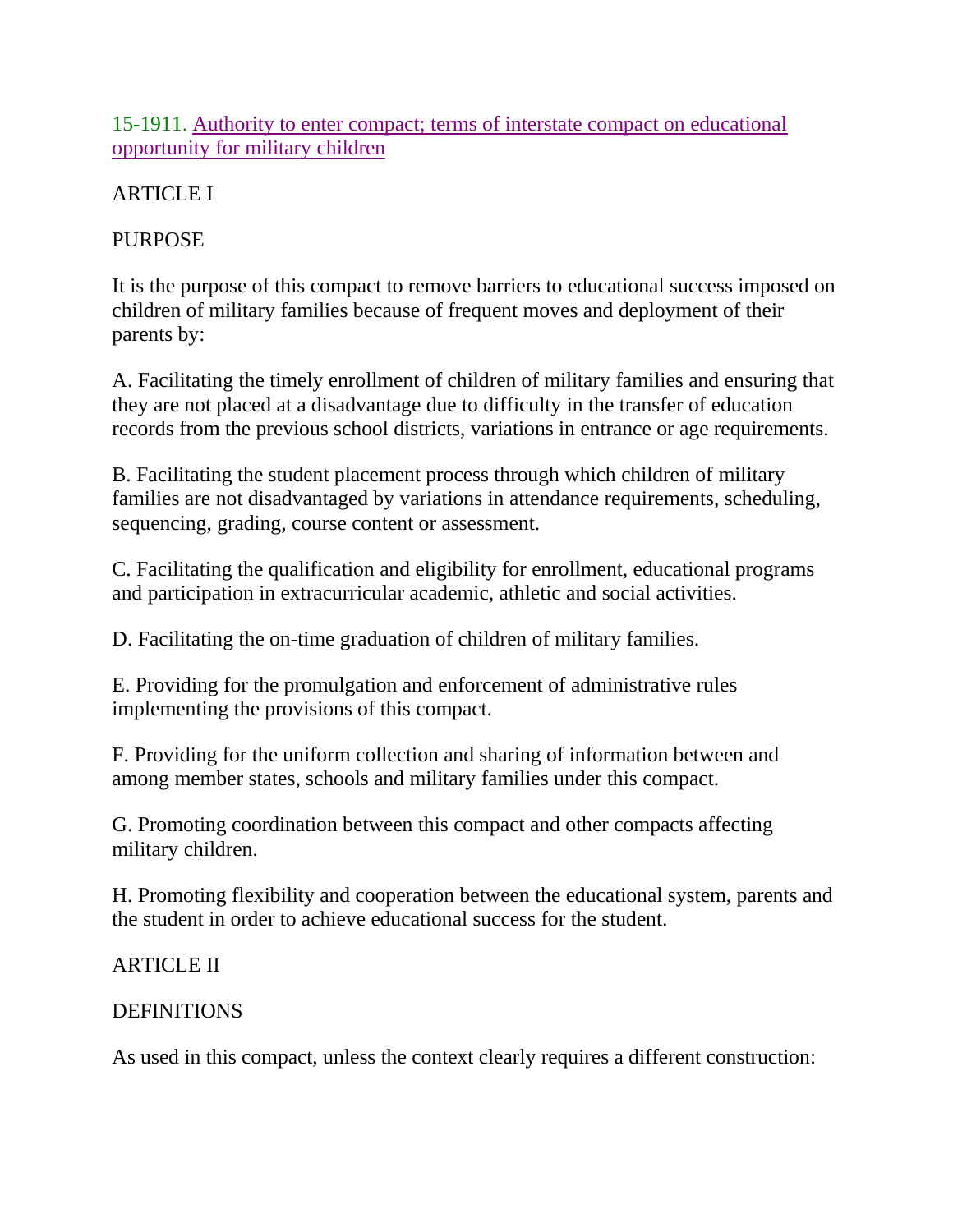A. "Active duty" means full-time duty status in the active uniformed service of the United States, including members of the national guard and reserve on active duty orders pursuant to 10 United States Code sections 1209 and 1211.

B. "Children of military families" means school-aged children, enrolled in kindergarten programs or grades one through twelve, in the household of an active duty member.

C. "Compact commissioner" means the voting representative of each compacting state appointed pursuant to article VIII of this compact.

D. "Deployment" means the period one month prior to the service members' departure from their home station on military orders through six months after return to their home station.

E. "Educational records" means those official records, files and data directly related to a student and maintained by the school or local education agency, including records encompassing all the material kept in the student's cumulative folder such as general identifying data, records of attendance and of academic work completed, records of achievement and results of evaluative tests, health data, disciplinary status, test protocols and individualized education programs.

F. "Extracurricular activities" means a voluntary activity sponsored by the school or local education agency or an organization sanctioned by the local education agency. Extracurricular activities include preparation for and involvement in public performances, contests, athletic competitions, demonstrations, displays and club activities.

G. "Interstate commission on educational opportunity for military children" means the commission that is created under article IX of this compact, which is generally referred to as interstate commission.

H. "Local education agency" means a public authority legally constituted by the state as an administrative agency to provide control of and direction for kindergarten programs and grades one through twelve in public educational institutions.

I. "Member state" means a state that has enacted this compact.

J. "Military installation" means a base, camp, post, station, yard, center, homeport facility for any ship or other activity under the jurisdiction of the department of defense, including any leased facility, that is located within any of the several states, the District of Columbia, the Commonwealth of Puerto Rico, the United States Virgin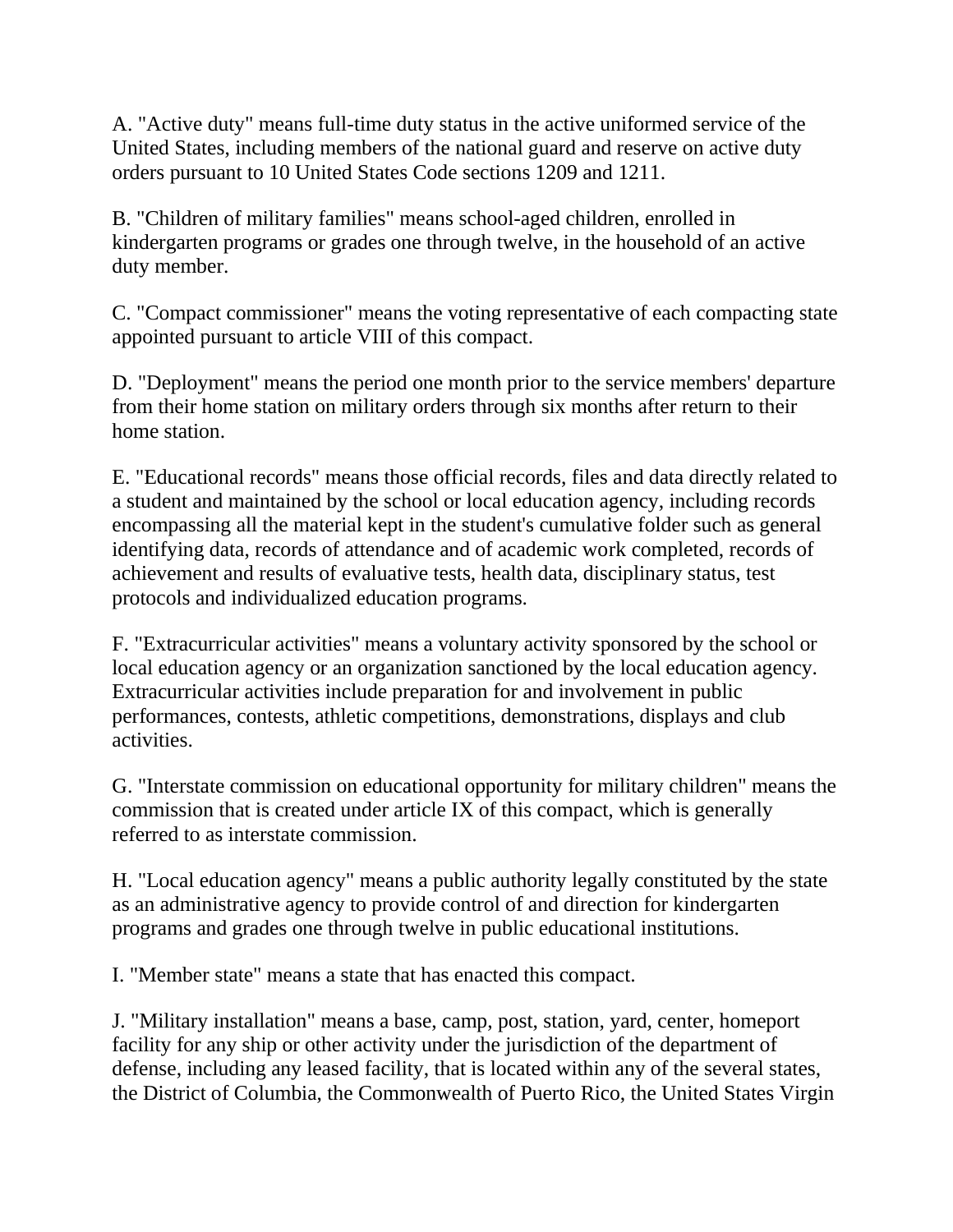Islands, Guam, American Samoa, the Northern Marianas Islands and any other United States territory. Military installation does not include any facility used primarily for civil works, rivers and harbors projects, or flood control projects.

K. "Nonmember state" means a state that has not enacted this compact.

L. "Receiving state" means the state to which a child of a military family is sent, brought or caused to be sent or brought.

M. "Rule" means a written statement by the interstate commission promulgated pursuant to article XII of this compact that is of general applicability, that implements, interprets or prescribes a policy or provision of the compact, or an organizational, procedural or practice requirement of the interstate commission, and that has the force and effect of statutory law in a member state, and includes the amendment, repeal or suspension of an existing rule.

N. "Sending state" means the state from which a child of a military family is sent, brought or caused to be sent or brought.

O. "State" means a state of the United States, the District of Columbia, the Commonwealth of Puerto Rico, the United States Virgin Islands, Guam, American Samoa, the Northern Marianas Islands and any other United States territory.

P. "Student" means the child of a military family for whom the local education agency receives public funding and who is formally enrolled in a kindergarten program or grades one through twelve.

Q. "Transition" means the formal and physical process of transferring from school to school or the period of time in which a student moves from one school in the sending state to another school in the receiving state.

R. "Uniformed services" means the army, navy, air force, marine corps and coast guard as well as the commissioned corps of the national oceanic and atmospheric administration, and public health services.

S. "Veteran" means a person who served in the uniformed services and who was discharged or released therefrom under conditions other than dishonorable.

## ARTICLE III

APPLICABILITY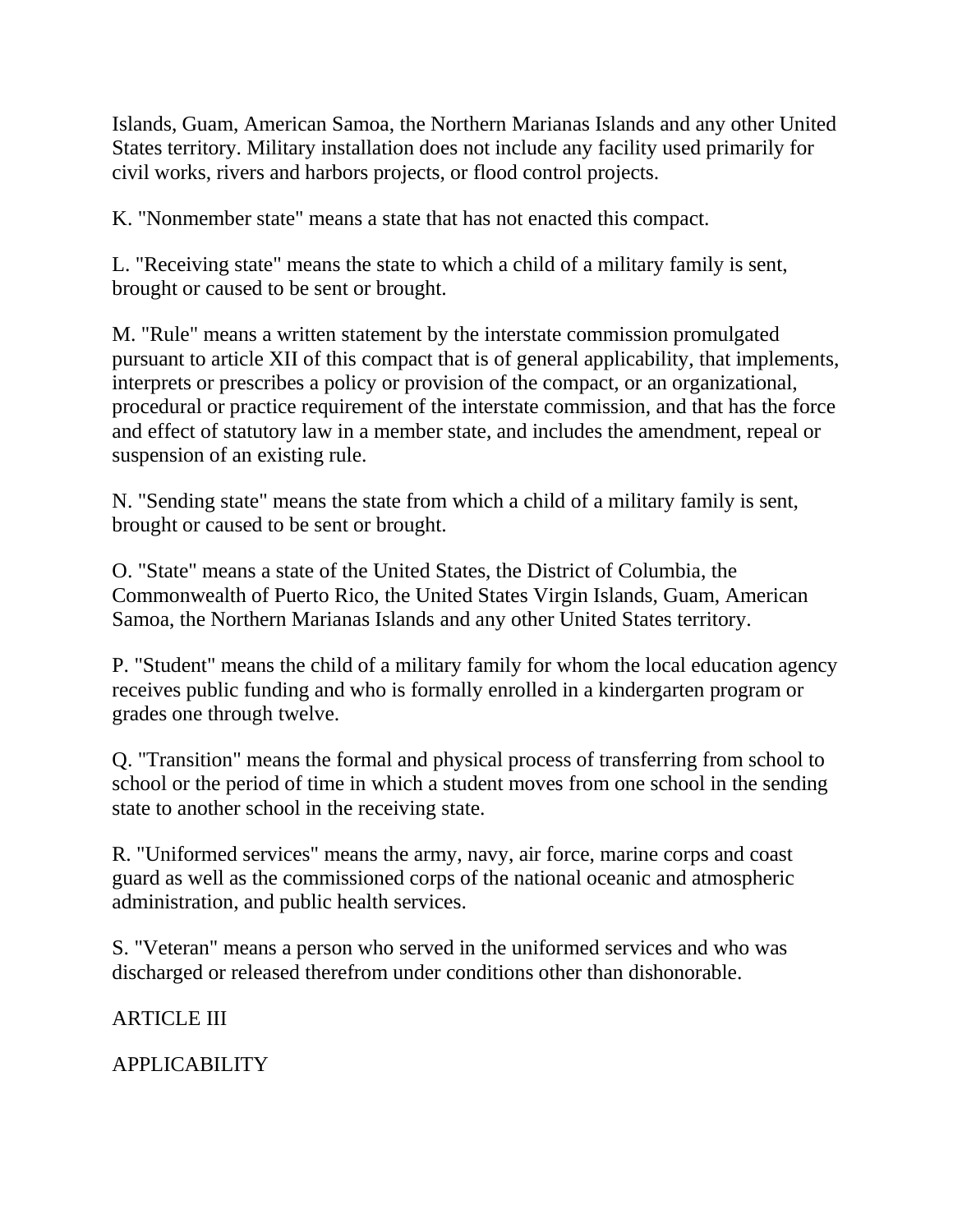A. Except as otherwise provided in section B, this compact shall apply to the children of:

1. Active duty members of the uniformed services as defined in this compact, including members of the national guard and reserve on active duty orders pursuant to 10 United States Code sections 1209 and 1211.

2. Members or veterans of the uniformed services who are severely injured and medically discharged or retired for a period of one year after medical discharge or retirement.

3. Members of the uniformed services who die on active duty or as a result of injuries sustained on active duty for a period of one year after death.

B. The provisions of this interstate compact shall only apply to local education agencies as defined in this compact.

C. The provisions of this compact shall not apply to the children of:

1. Inactive members of the national guard and military reserves.

2. Members of the uniformed services now retired, except as provided in section A.

3. Veterans of the uniformed services, except as provided in section A.

4. Other United States department of defense personnel and other federal agency civilian and contract employees not defined as active duty members of the uniformed services.

ARTICLE IV

# EDUCATIONAL RECORDS AND ENROLLMENT

A. Unofficial or hand-carried education records - In the event that official education records cannot be released to the parents for the purpose of transfer, the custodian of the records in the sending state shall prepare and furnish to the parent a complete set of unofficial educational records containing uniform information as determined by the interstate commission. On receipt of the unofficial education records by a school in the receiving state, the school shall enroll and appropriately place the student based on the information provided in the unofficial records pending validation by the official records, as quickly as possible.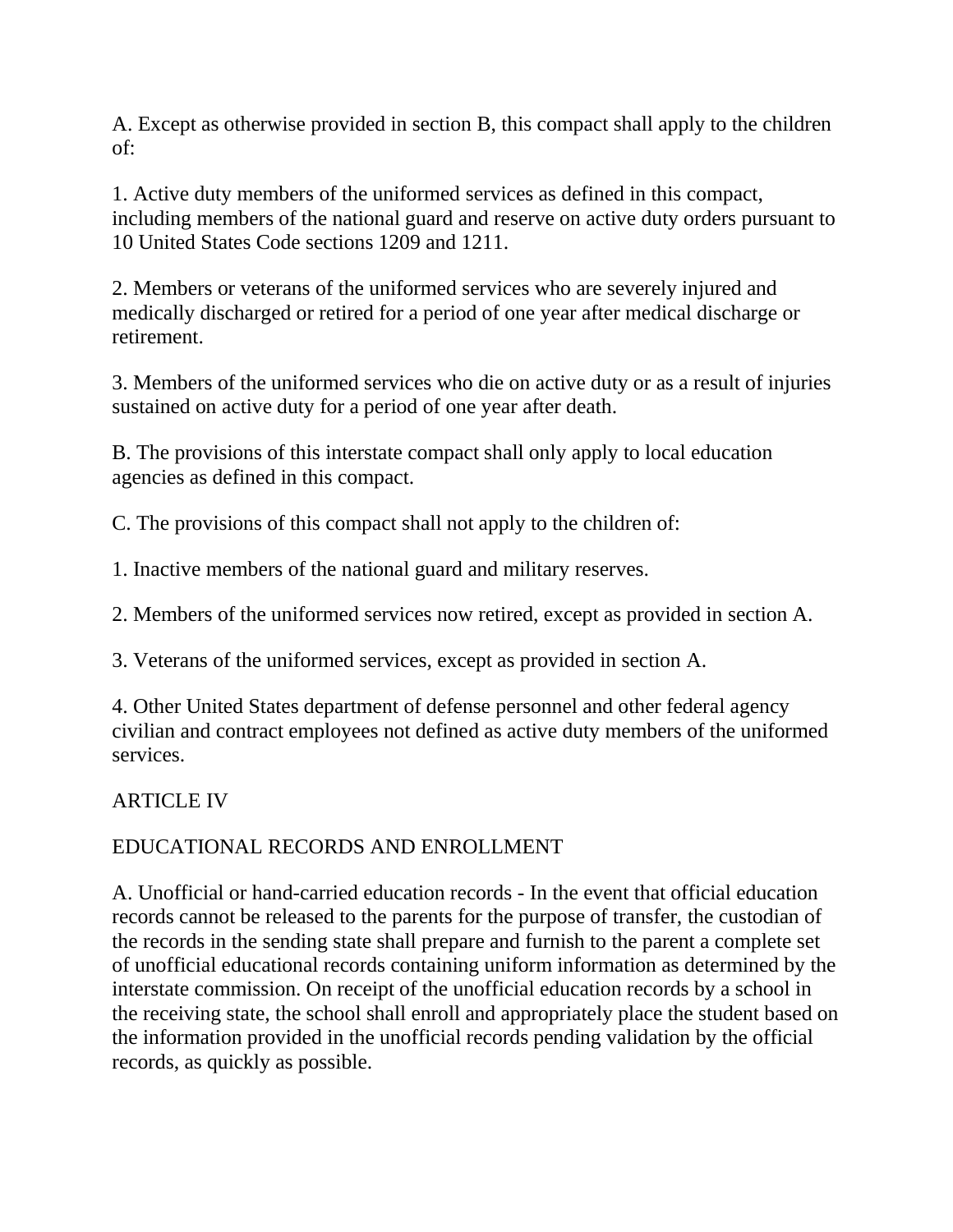B. Official education records and transcripts - Simultaneous with the enrollment and conditional placement of the student, the school in the receiving state shall request the student's official education record from the school in the sending state. On receipt of this request, the school in the sending state will process and furnish the official education records to the school in the receiving state within ten days or within such time as is reasonably determined under the rules promulgated by the interstate commission.

C. Immunizations - Compacting states shall give thirty days from the date of enrollment or such time as is reasonably determined under the rules promulgated by the interstate commission for students to obtain any immunizations required by the receiving state. For a series of immunizations, initial vaccinations must be obtained within thirty days or within such time as is reasonably determined under the rules promulgated by the interstate commission.

D. Kindergarten and first grade entrance age - Students shall be allowed to continue their enrollment at grade level in the receiving state commensurate with their grade level, including kindergarten, from a local education agency in the sending state at the time of transition, regardless of age. A student who has satisfactorily completed the prerequisite grade level in the local education agency in the sending state shall be eligible for enrollment in the next highest grade level in the receiving state, regardless of age. A student transferring after the start of the school year in the receiving state shall enter the school in the receiving state on the student's validated level from an accredited school in the sending state.

#### ARTICLE V

#### PLACEMENT AND ATTENDANCE

A. Course placement - When the student transfers before or during the school year, the receiving state school shall initially honor placement of the student in educational courses based on the student's enrollment in the sending state school or educational assessments conducted at the school in the sending state, or both, if the courses are offered. Course placement includes honors, international baccalaureate, advanced placement, vocational, technical and career pathways courses. Continuing the student's academic program from the previous school and promoting placement in academically and career challenging courses should be paramount when considering placement. This does not preclude the school in the receiving state from performing subsequent evaluations to ensure appropriate placement and continued enrollment of the student in the courses.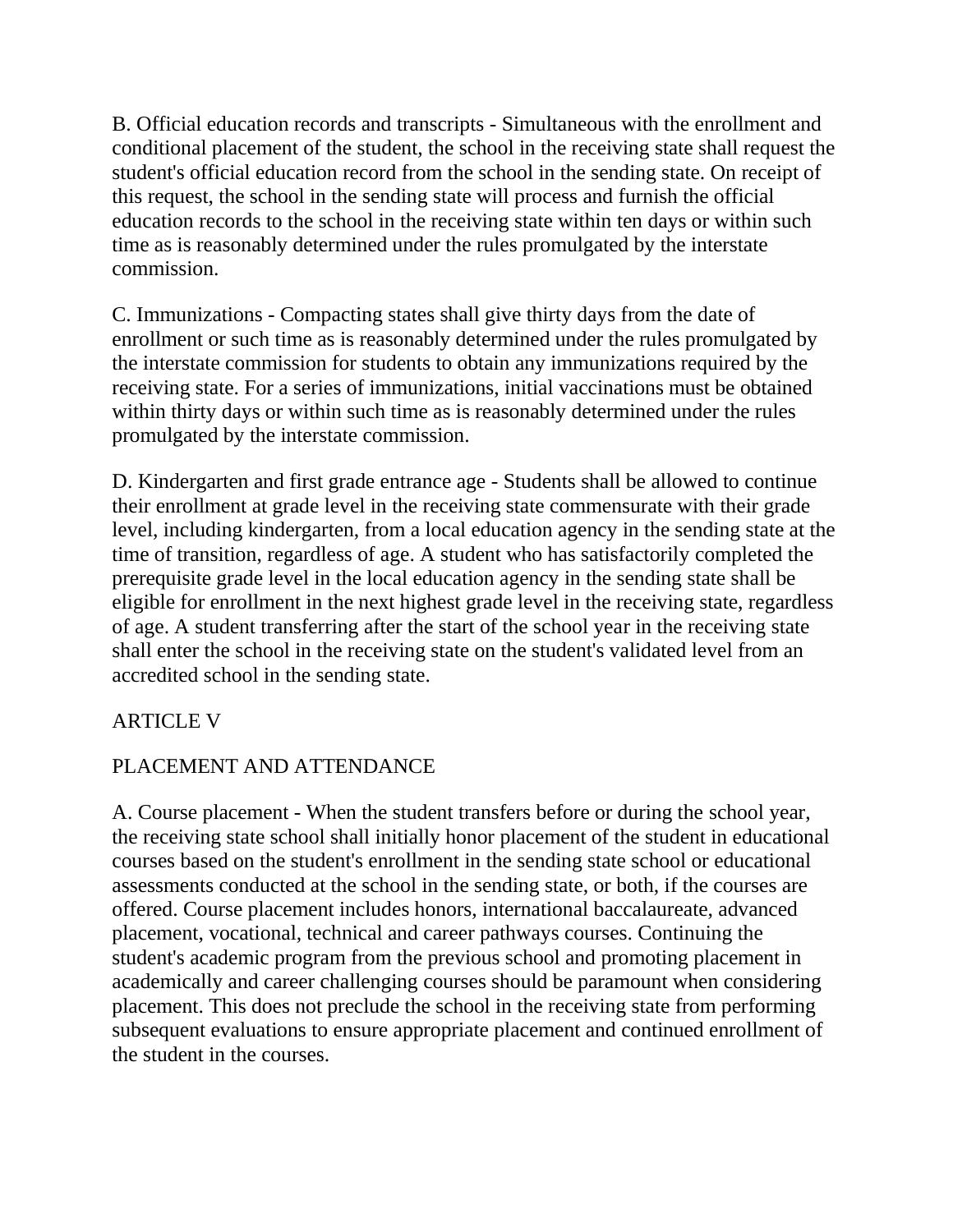B. Educational program placement - The receiving state school shall initially honor placement of the student in educational programs based on current educational assessments conducted at the school in the sending state or participation and placement in like programs in the sending state. Such programs include gifted and talented programs and English as a second language. This does not preclude the school in the receiving state from performing subsequent evaluations to ensure appropriate placement of the student.

C. Special education services - In compliance with the federal requirements of the individuals with disabilities education act (20 United States Code section 1400), the receiving state shall initially provide comparable services to a student with disabilities based on the student's current individualized education program. In compliance with the requirements of section 504 of the rehabilitation act (29 United States Code section 794) and with title II of the Americans with disabilities act (42 United States Code sections 12131 through 12165), the receiving state shall make reasonable accommodations and modifications to address the needs of incoming students with disabilities, subject to an existing 504 or title II plan, to provide the student with equal access to education. This does not preclude the school in the receiving state from performing subsequent evaluations to ensure appropriate placement of the student.

D. Placement flexibility - Local education agency administrative officials shall have flexibility in waiving course or program prerequisites, or other preconditions for placement in courses or programs offered under the jurisdiction of the local education agency.

E. Absence as related to deployment activities - A student whose parent or legal guardian is an active duty member of the uniformed services, as defined by this compact, and has been called to duty for, is on leave from or has immediately returned from deployment to a combat zone or combat support posting shall be granted additional excused absences at the discretion of the local education agency superintendent to visit with the student's parent or legal guardian relative to such leave or deployment of the parent or guardian.

## **ARTICLE VI**

# **ELIGIBILITY**

A. Eligibility for enrollment.

1. Special power of attorney, relative to the guardianship of a child of a military family and executed under applicable law, shall be sufficient for the purposes of enrollment and all other actions requiring parental participation and consent.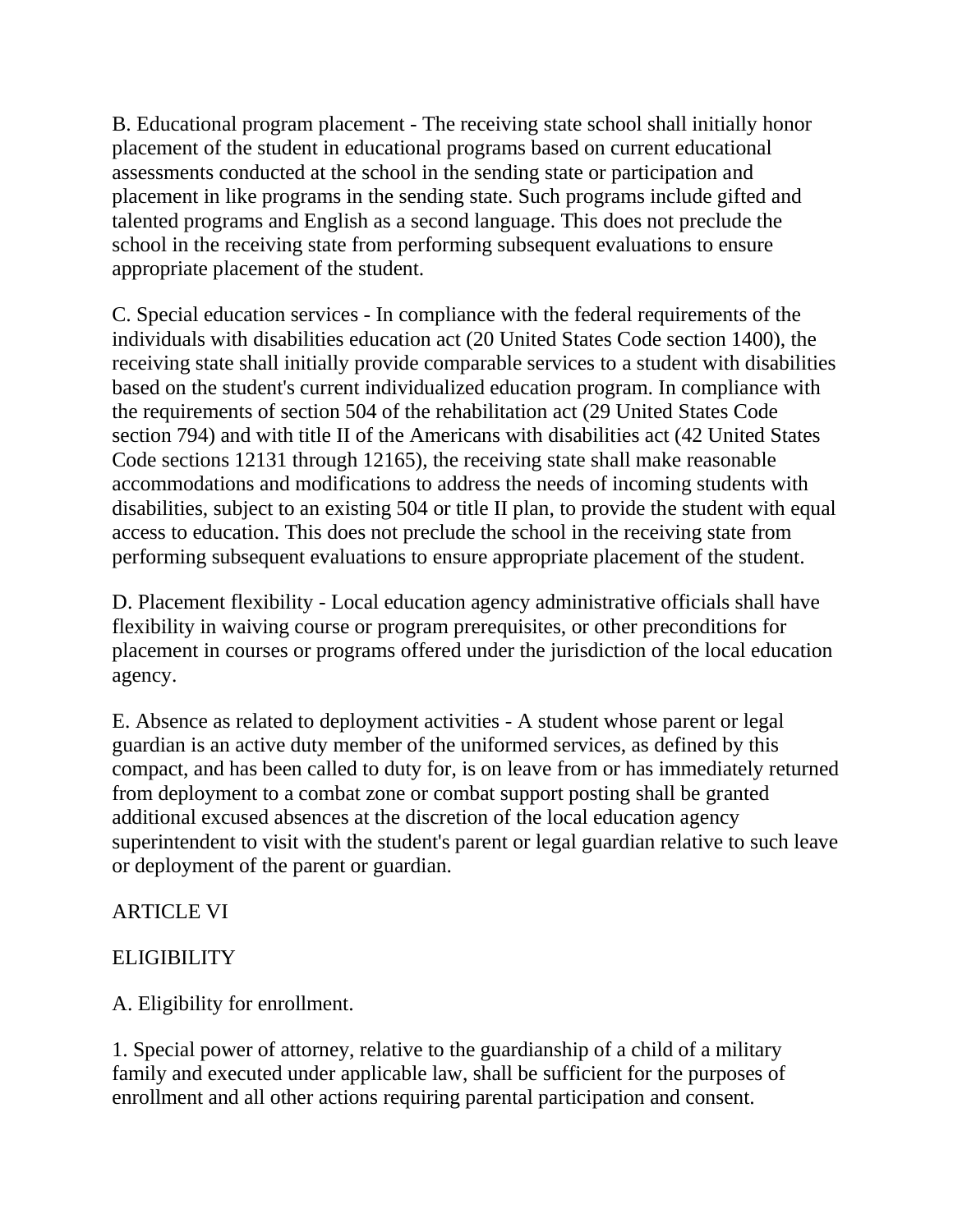2. A local education agency shall be prohibited from charging local tuition to a transitioning military child placed in the care of a noncustodial parent or other person standing in loco parentis who lives in a jurisdiction other than that of the custodial parent.

3. A transitioning military child, placed in the care of a noncustodial parent or other person standing in loco parentis who lives in a jurisdiction other than that of the custodial parent, may continue to attend the school in which the child was enrolled while residing with the custodial parent.

B. Eligibility for extracurricular participation - State and local education agencies shall facilitate the opportunity for transitioning military children's inclusion in extracurricular activities, regardless of application deadlines, to the extent they are otherwise qualified.

## ARTICLE VII

## GRADUATION

In order to facilitate the on-time graduation of children of military families states and local education agencies shall incorporate the following procedures:

A. Waiver requirements - Local education agency administrative officials shall waive specific courses required for graduation if similar coursework has been satisfactorily completed in another local education agency or shall provide reasonable justification for denial. If a waiver is not granted to a student who would qualify to graduate from the sending school, the local education agency shall provide an alternative means of acquiring required coursework so that graduation may occur on time.

B. Exit exams - States shall accept exit or end-of-course exams required for graduation from the sending state, national norm referenced achievement tests or alternative testing, in lieu of testing requirements for graduation in the receiving state. If these alternatives cannot be accommodated by the receiving state for a student transferring in the student's senior year, then the provisions of article VII, section C shall apply.

C. Transfers during senior year - If a military student transferring at the beginning or during the student's senior year is ineligible to graduate from the receiving local education agency after all alternatives have been considered, the sending and receiving local education agencies shall ensure the receipt of a diploma from the sending local education agency, if the student meets the graduation requirements of the sending local education agency. If one of the states in question is not a member of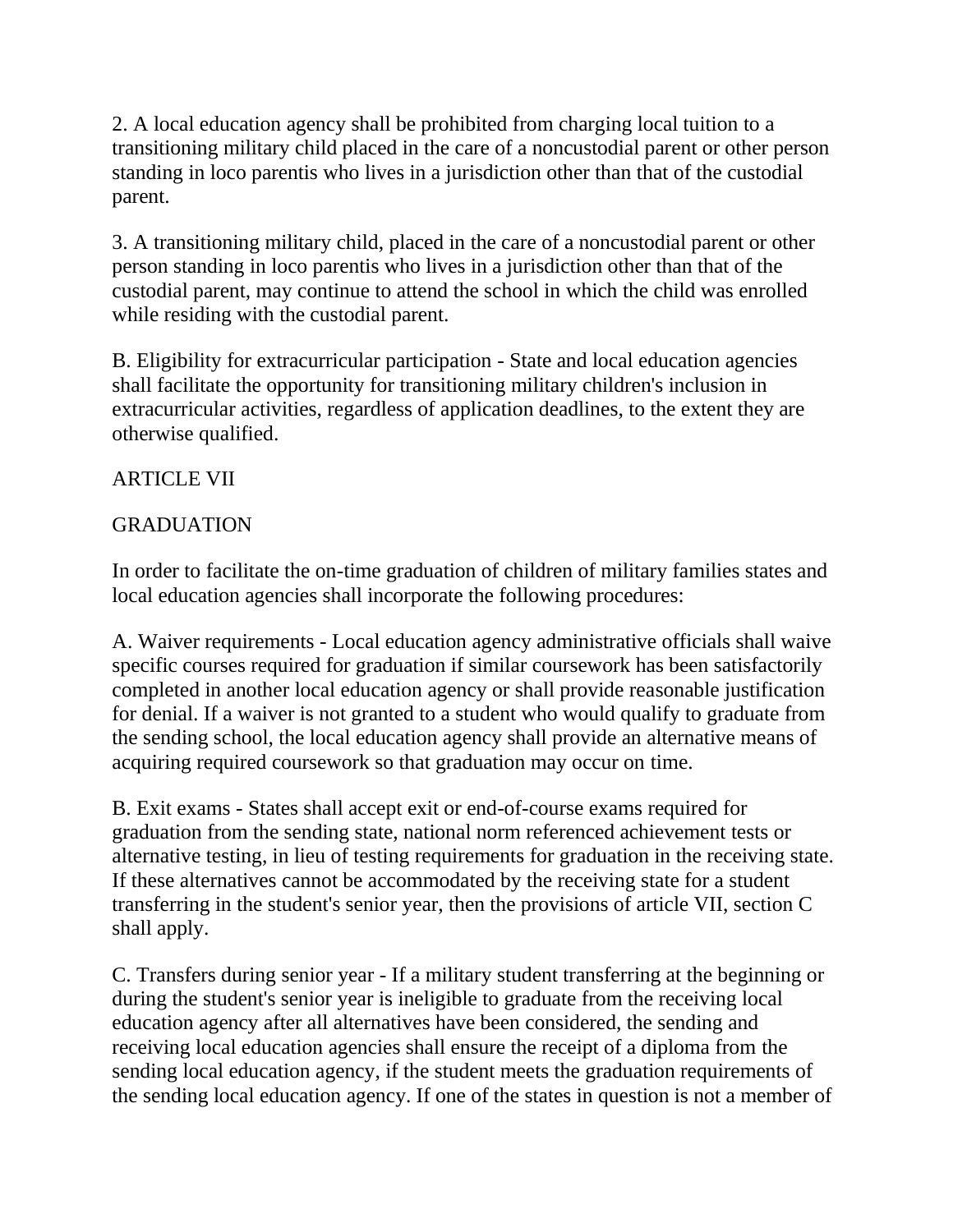this compact, the member state shall use best efforts to facilitate the on-time graduation of the student in accordance with sections A and B.

## ARTICLE VIII

## STATE COORDINATION

A. Each member state, through the creation of a state council or use of an existing body or board, shall provide for the coordination among its agencies of government, local education agencies and military installations concerning the state's participation in, and compliance with, this compact and interstate commission activities. While each member state may determine the membership of its own state council, its membership must include at least the state superintendent of education, a superintendent of a school district with a high concentration of military children, a representative from a military installation, one representative each from the legislative and executive branches of government and other offices and stakeholder groups the state council deems appropriate. A member state that does not have a school district deemed to contain a high concentration of military children may appoint a superintendent from another school district to represent local education agencies on the state council.

B. The state council of each member state shall appoint or designate a military family education liaison to assist military families and the state in facilitating the implementation of this compact.

C. The compact commissioner responsible for the administration and management of the state's participation in the compact shall be appointed by the governor or as otherwise determined by each member state.

D. The compact commissioner and the military family education liaison designated herein shall be ex-officio members of the state council, unless either is already a full voting member of the state council.

#### ARTICLE IX

#### INTERSTATE COMMISSION ON EDUCATIONAL

#### OPPORTUNITY FOR MILITARY CHILDREN

The member states hereby create the interstate commission on educational opportunity for military children. The activities of the interstate commission are the formation of public policy and are a discretionary state function. The interstate commission shall: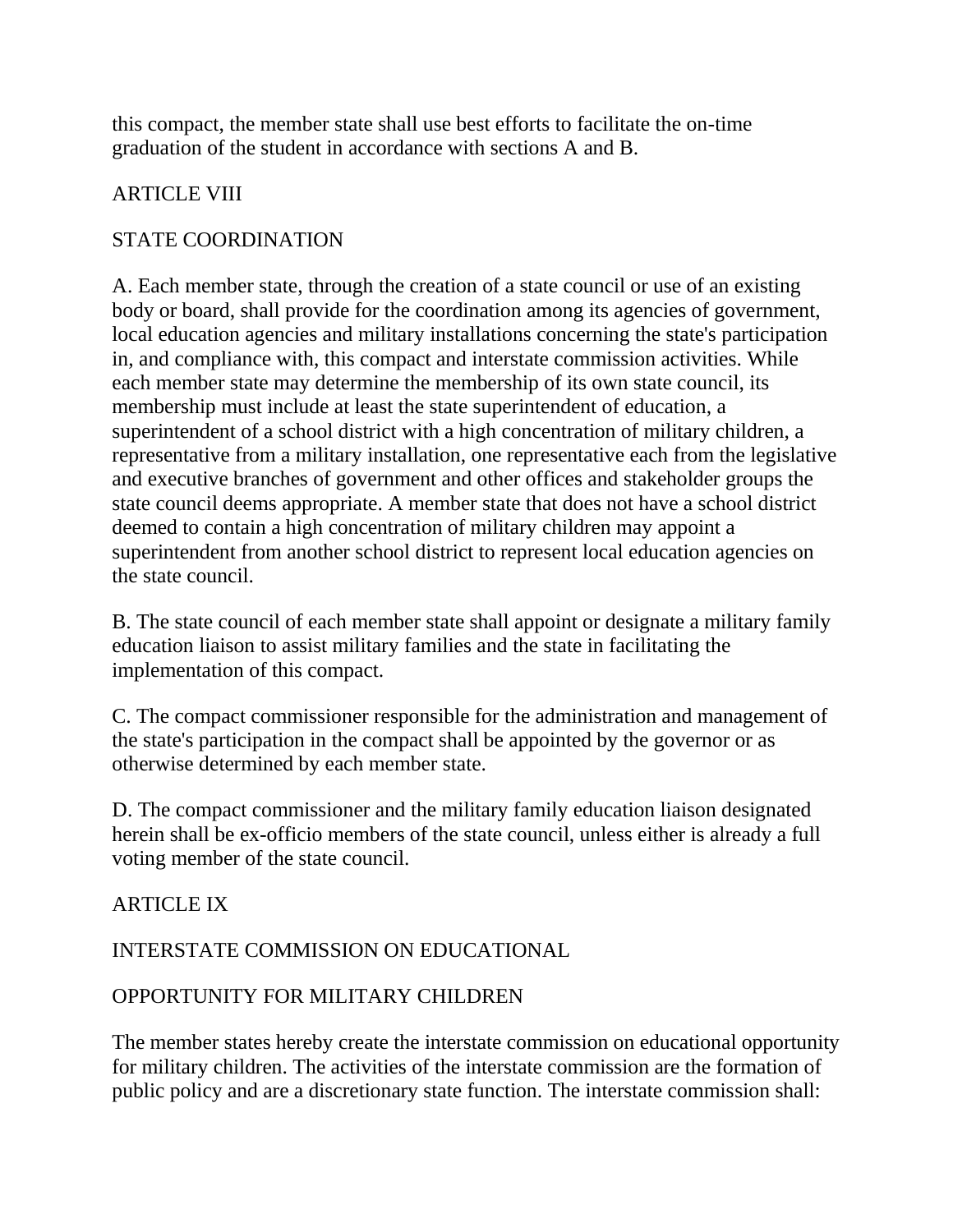A. Be a body corporate and joint agency of the member states and shall have all the responsibilities, powers and duties set forth herein, and such additional powers as may be conferred on it by a subsequent concurrent action of the respective legislatures of the member states in accordance with the terms of this compact.

B. Consist of one interstate commission voting representative from each member state who shall be that state's compact commissioner.

1. Each member state represented at a meeting of the interstate commission is entitled to one vote.

2. A majority of the total member states shall constitute a quorum for the transaction of business, unless a larger quorum is required by the bylaws of the interstate commission.

3. A representative shall not delegate a vote to another member state. If the compact commissioner is unable to attend a meeting of the interstate commission, the governor or state council may delegate voting authority to another person from that state for a specified meeting.

4. The bylaws may provide for meetings of the interstate commission to be conducted by telecommunication or electronic communication.

C. Consist of ex-officio, nonvoting representatives who are members of interested organizations. Such ex-officio members, as defined in the bylaws, may include members of the representative organizations of military family advocates, local education agency officials, parent and teacher groups, the United States department of defense, the education commission of the states, the interstate agreement on the qualification of educational personnel and other interstate compacts affecting the education of children of military members.

D. Meet at least once each calendar year. The chairperson may call additional meetings and, on the request of a simple majority of the member states, shall call additional meetings.

E. Establish an executive committee, whose members shall include the officers of the interstate commission and such other members of the interstate commission as determined by the bylaws. Members of the executive committee shall serve a one year term. Members of the executive committee shall be entitled to one vote each. The executive committee shall have the power to act on behalf of the interstate commission, with the exception of rule making, during periods when the interstate commission is not in session. The executive committee shall oversee the day-to-day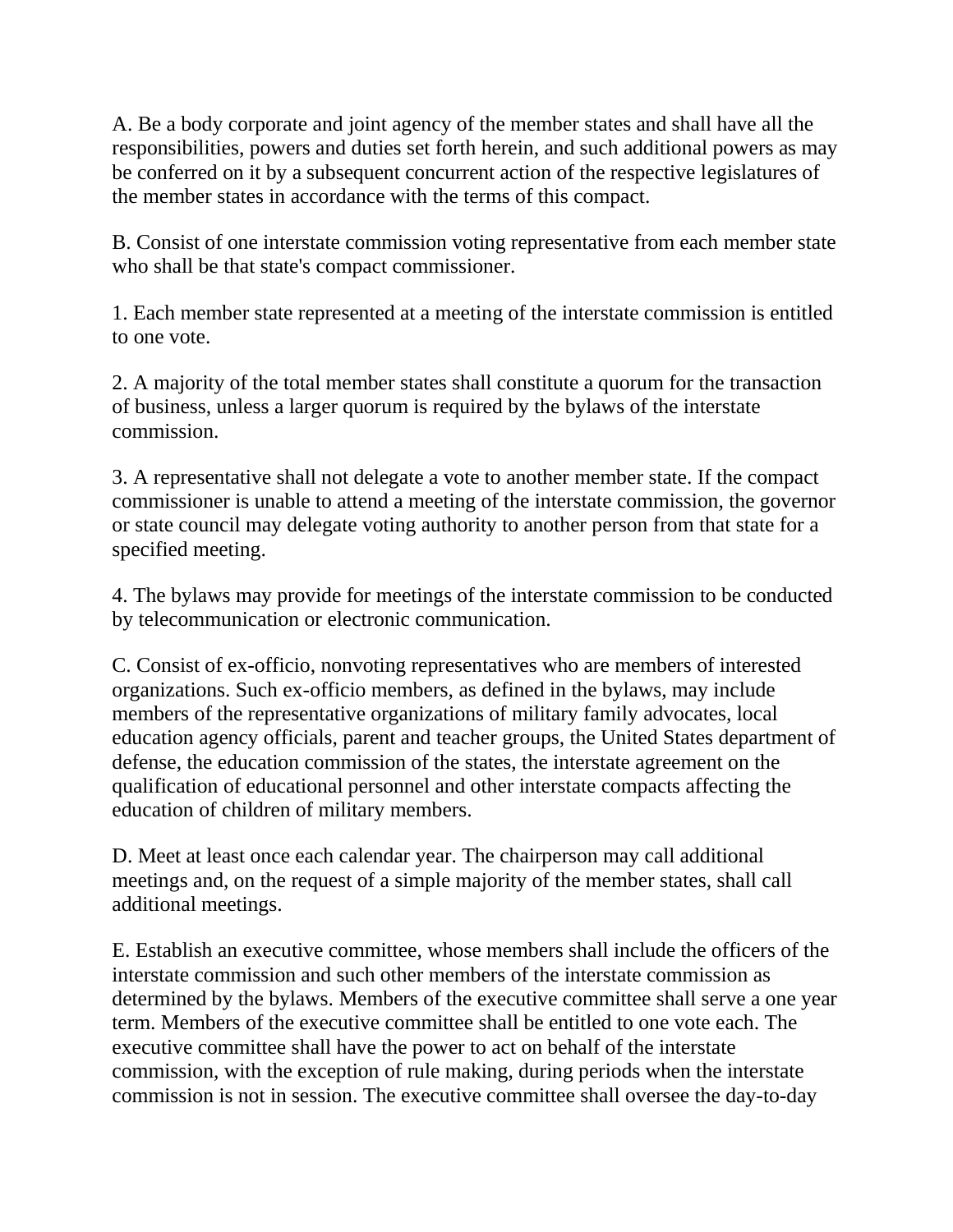activities of the administration of this compact, including enforcement and compliance with the provisions of this compact, its bylaws and rules, and other such duties as deemed necessary. The United States department of defense shall serve as an ex-officio, nonvoting member of the executive committee.

F. Establish bylaws and rules that provide for conditions and procedures under which the interstate commission shall make its information and official records available to the public for inspection or copying. The interstate commission may exempt from disclosure information or official records to the extent they would adversely affect personal privacy rights or proprietary interests.

G. Public notice shall be given by the interstate commission of all meetings and all meetings shall be open to the public, except as set forth in the rules or as otherwise provided in this compact. The interstate commission and its committees may close a meeting, or portion thereof, if it determines by a two-thirds vote that an open meeting would be likely to either:

1. Relate solely to the interstate commission's internal personnel practices and procedures.

2. Disclose matters specifically exempted from disclosure by federal and state statute.

3. Disclose trade secrets or commercial or financial information that is privileged or confidential.

4. Involve accusing a person of a crime, or formally censuring a person.

5. Disclose information of a personal nature if disclosure would constitute a clearly unwarranted invasion of personal privacy.

6. Disclose investigative records compiled for law enforcement purposes.

7. Specifically relate to the interstate commission's participation in a civil action or other legal proceeding.

H. For a meeting, or portion of a meeting, closed pursuant to this provision, the interstate commission's legal counsel or designee shall certify that the meeting may be closed and shall reference each relevant exemptible provision. The interstate commission shall keep minutes which shall fully and clearly describe all matters discussed in a meeting and shall provide a full and accurate summary of actions taken, and the reasons therefore, including a description of the views expressed and the record of a roll call vote. All documents considered in connection with an action shall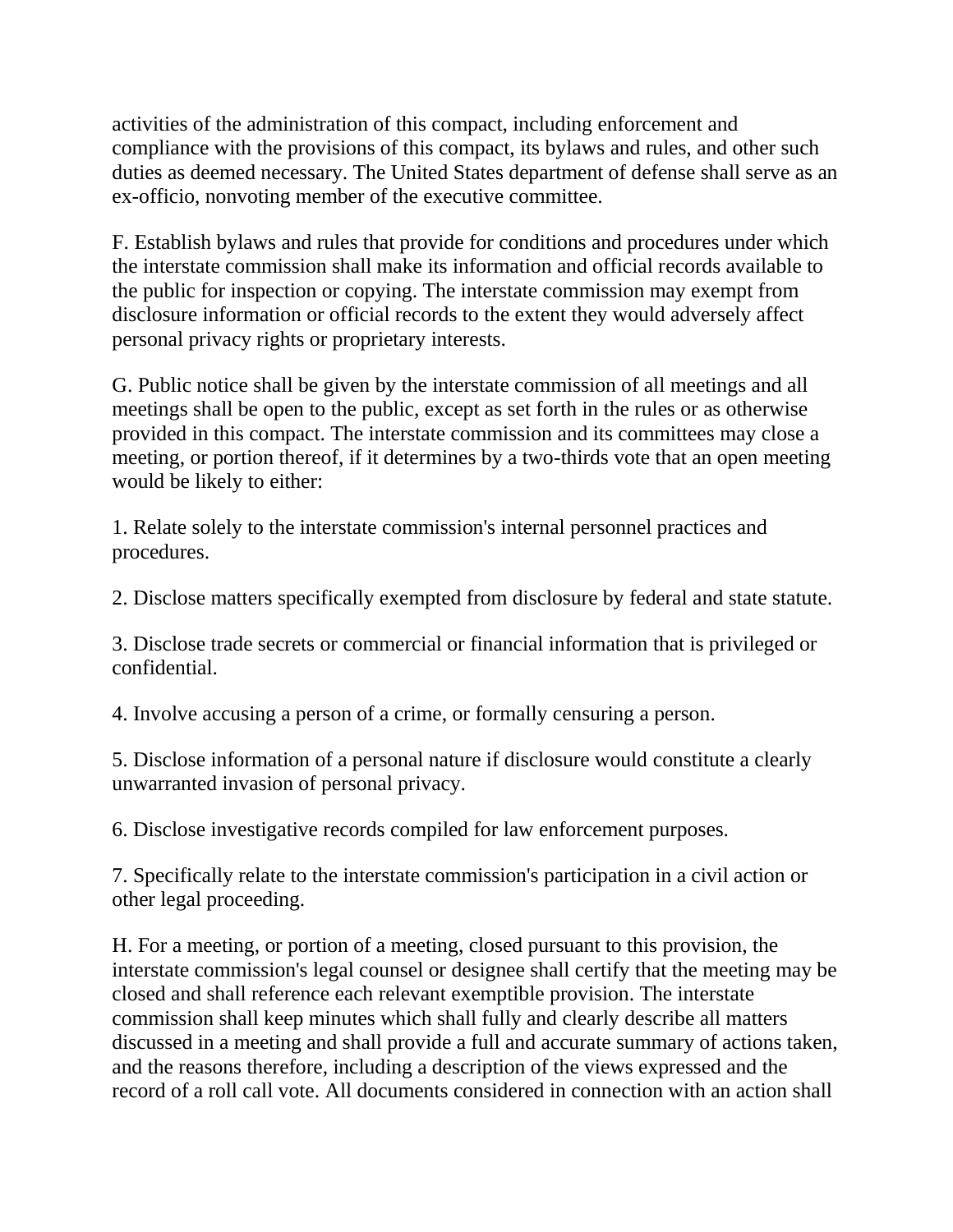be identified in such minutes. All minutes and documents of a closed meeting shall remain under seal, subject to release by a majority vote of the interstate commission.

I. The interstate commission shall collect standardized data concerning the educational transition of the children of military families under this compact as directed through its rules, which shall specify the data to be collected, the means of collection and data exchange and reporting requirements. Such methods of data collection, exchange and reporting, insofar as is reasonably possible, shall conform to current technology and coordinate its information functions with the appropriate custodian of records as identified in the bylaws and rules.

J. The interstate commission shall create a process that permits military officials, education officials and parents to inform the interstate commission if and when there are alleged violations of the compact or its rules or when issues subject to the jurisdiction of the compact or its rules are not addressed by the state or local education agency. This section shall not be construed to create a private right of action against the interstate commission or any member state.

# ARTICLE X

## POWERS AND DUTIES OF THE INTERSTATE COMMISSION

The interstate commission shall have the following powers:

A. To provide for dispute resolution among member states.

B. To promulgate rules and take all necessary actions to effect the goals, purposes and obligations as enumerated in this compact. The rules shall have the force and effect of statutory law and shall be binding in the compact states to the extent and in the manner provided in this compact.

C. To issue, on request of a member state, advisory opinions concerning the meaning or interpretation of the interstate compact, its bylaws, rules and actions.

D. To enforce compliance with the compact provisions, the rules promulgated by the interstate commission and the bylaws, using all necessary and proper means, including the use of judicial process.

E. To establish and maintain offices which shall be located within one or more of the member states.

F. To purchase and maintain insurance and bonds.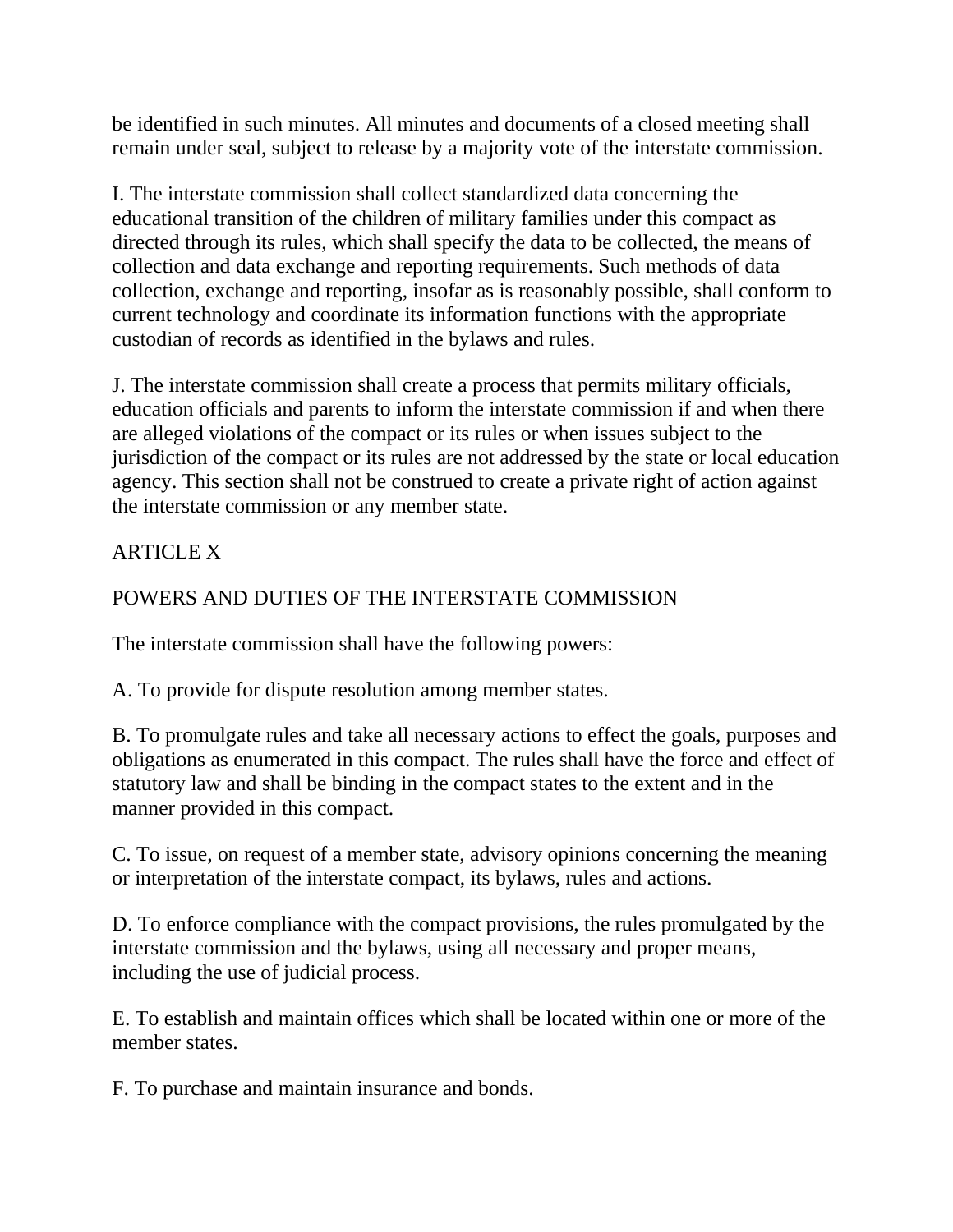G. To borrow, accept, hire or contract for services of personnel.

H. To establish and appoint committees including an executive committee as required by article IX, section E, which shall have the power to act on behalf of the interstate commission in carrying out its powers and duties hereunder.

I. To elect or appoint such officers, attorneys, employees, agents or consultants, and to fix their compensation, define their duties and determine their qualifications, and to establish the interstate commission's personnel policies and programs relating to conflicts of interest, rates of compensation and qualifications of personnel.

J. To accept any and all donations and grants of money, equipment, supplies, materials and services, and to receive, utilize and dispose of them.

K. To lease, purchase, accept contributions or donations of, or otherwise to own, hold, improve or use any property, real, personal or mixed.

L. To sell, convey, mortgage, pledge, lease, exchange, abandon or otherwise dispose of any property, real, personal or mixed.

M. To establish a budget and make expenditures.

N. To adopt a seal and bylaws governing the management and operation of the interstate commission.

O. To report annually to the legislatures, governors, judiciary and state councils of the member states concerning the activities of the interstate commission during the preceding year. Such reports shall also include any recommendations that may have been adopted by the interstate commission.

P. To coordinate education, training and public awareness regarding the compact and its implementation and operation for officials and parents involved in such activity.

Q. To establish uniform standards for the reporting, collecting and exchanging of data.

R. To maintain corporate books and records in accordance with the bylaws.

S. To perform such functions as may be necessary or appropriate to achieve the purposes of this compact.

T. To provide for the uniform collection and sharing of information between and among member states, schools and military families under this compact.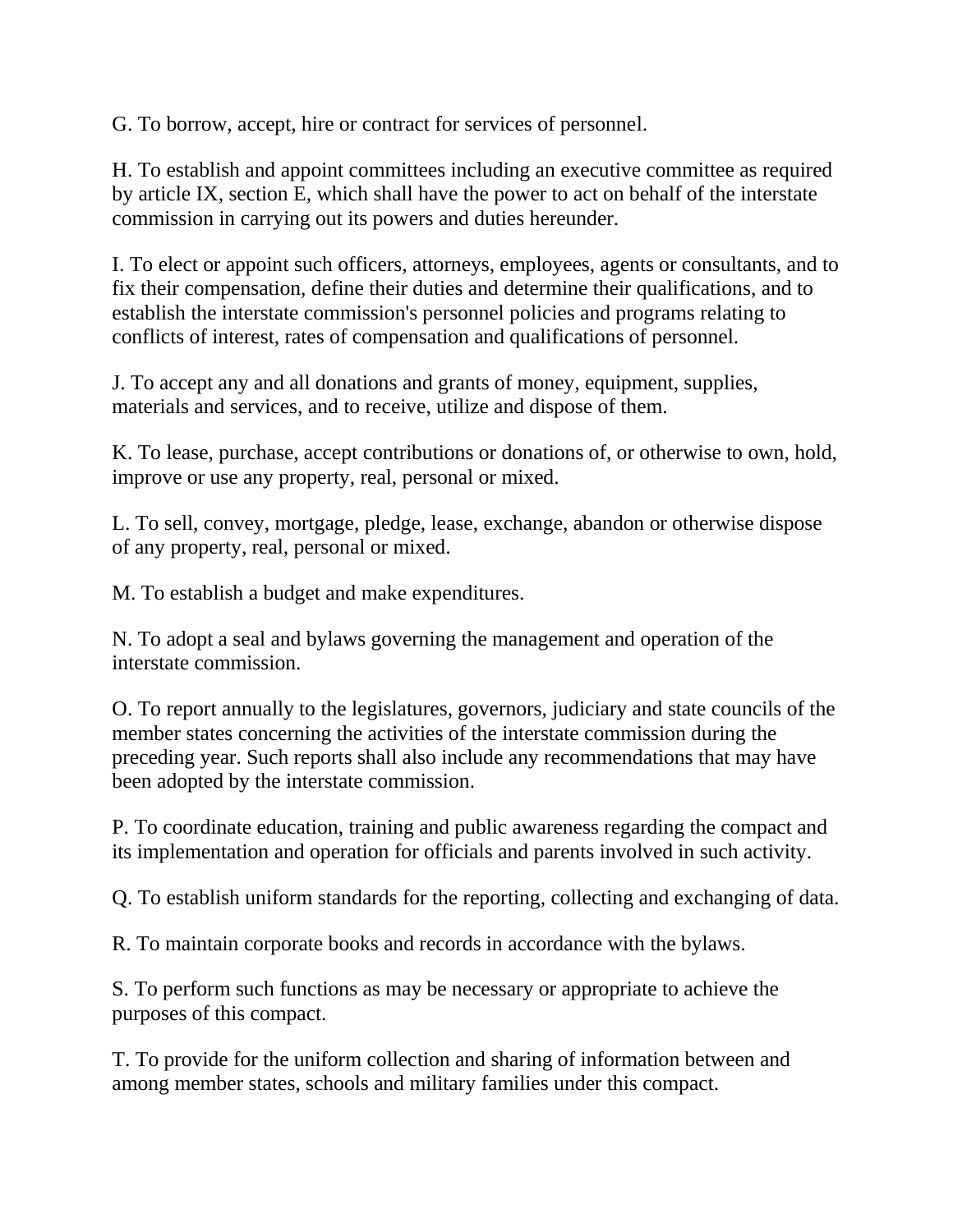#### **ARTICLE XI**

#### ORGANIZATION AND OPERATION OF THE INTERSTATE COMMISSION

A. The interstate commission, by a majority of the members present and voting, within twelve months after the first interstate commission meeting, shall adopt bylaws to govern its conduct as may be necessary or appropriate to carry out the purposes of the compact, including:

1. Establishing the fiscal year of the interstate commission.

2. Establishing an executive committee, and such other committees as may be necessary.

3. Providing for the establishment of committees and for governing any general or specific delegation of authority or function of the interstate commission.

4. Providing reasonable procedures for calling and conducting meetings of the interstate commission, and ensuring reasonable notice of each such meeting.

5. Establishing the titles and responsibilities of the officers and staff of the interstate commission.

6. Providing a mechanism for concluding the operations of the interstate commission and the return of surplus monies that may exist on the termination of the compact after the payment and reserving of all of its debts and obligations.

7. Providing start up rules for initial administration of the compact.

B. The interstate commission, by a majority of the members, shall elect annually from among its members a chairperson, a vice-chairperson and a treasurer, each of whom shall have such authority and duties as may be specified in the bylaws. The chairperson or, in the chairperson's absence or disability, the vice-chairperson, shall preside at all meetings of the interstate commission. The officers so elected shall serve without compensation or remuneration from the interstate commission, provided that, subject to the availability of budgeted funds, the officers shall be reimbursed for ordinary and necessary costs and expenses incurred by them in the performance of their responsibilities as officers of the interstate commission.

C. Executive committee, officers and personnel.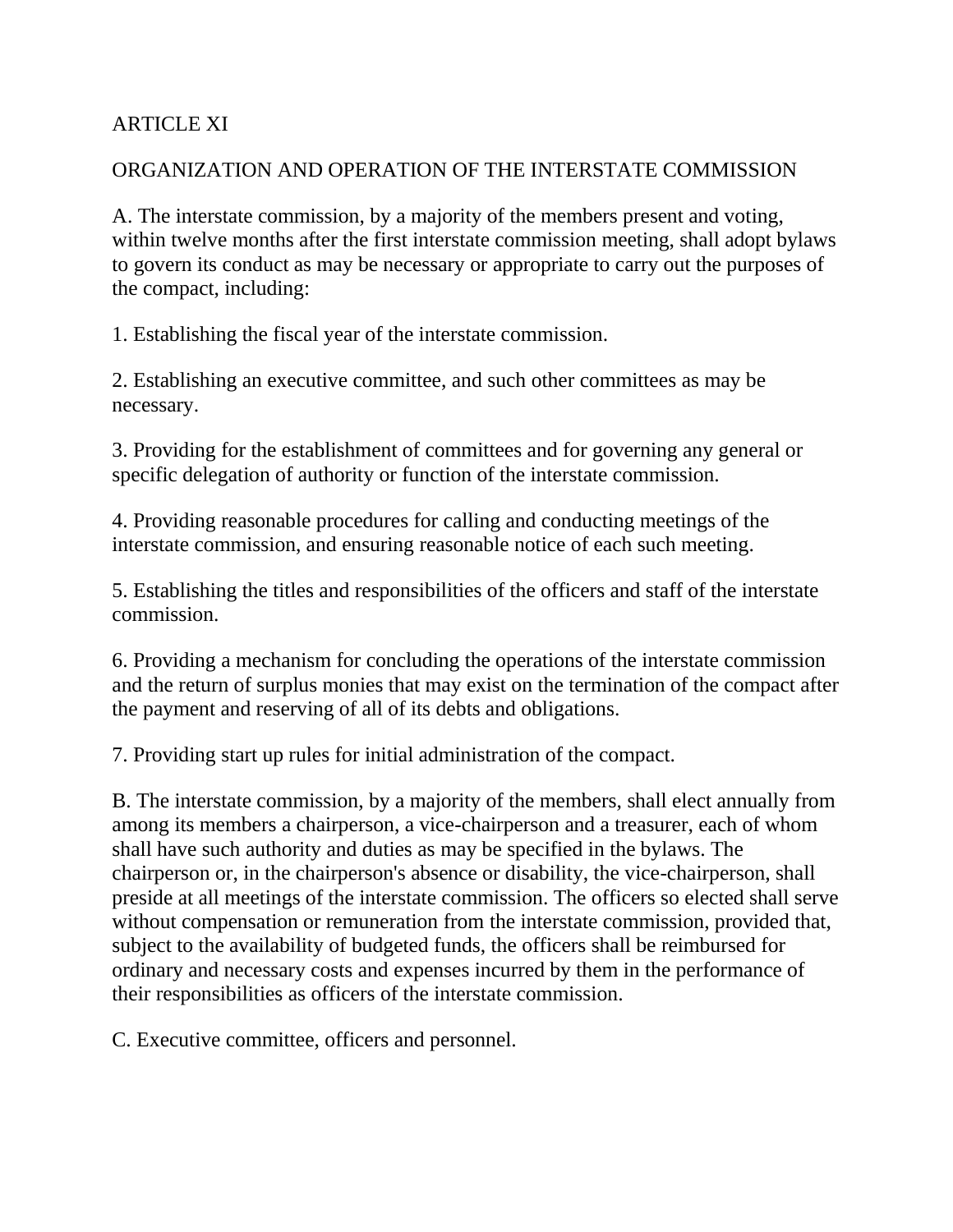1. The executive committee shall have such authority and duties as may be set forth in the bylaws, including but not limited to:

(a) Managing the affairs of the interstate commission in a manner consistent with the bylaws and purposes of the interstate commission.

(b) Overseeing an organizational structure within, and appropriate procedures for the interstate commission to provide for the creation of rules, operating procedures and administrative and technical support functions.

(c) Planning, implementing and coordinating communications and activities with other state, federal and local government organizations in order to advance the goals of the interstate commission.

2. The executive committee, subject to the approval of the interstate commission, may appoint or retain an executive director for such period, on such terms and conditions and for such compensation as the interstate commission may deem appropriate. The executive director shall serve as secretary to the interstate commission, but shall not be a member of the interstate commission. The executive director shall hire and supervise such other persons as may be authorized by the interstate commission.

D. The interstate commission's executive director and employees shall be immune from suit and liability, either personally or in their official capacity, for a claim for damage to or loss of property or personal injury or other civil liability caused or arising out of or relating to an actual or alleged act, error or omission that occurred, or that such person had a reasonable basis for believing occurred, within the scope of interstate commission employment, duties or responsibilities, provided, that such person shall not be protected from suit or liability for damage, loss, injury or liability caused by the intentional or wilful and wanton misconduct of such person.

1. The liability of the interstate commission's executive director and employees or interstate commission representatives, acting within the scope of their employment or duties for acts, errors or omissions occurring within their state may not exceed the limits of liability set forth under the constitution and laws of that state for state officials, employees and agents. The interstate commission is considered to be an instrumentality of the states for the purposes of any such action. Nothing in this subsection shall be construed to protect such person from suit or liability for damage, loss, injury or liability caused by the intentional or wilful and wanton misconduct of such person.

2. The interstate commission shall defend the executive director and its employees and, subject to the approval of the attorney general or other appropriate legal counsel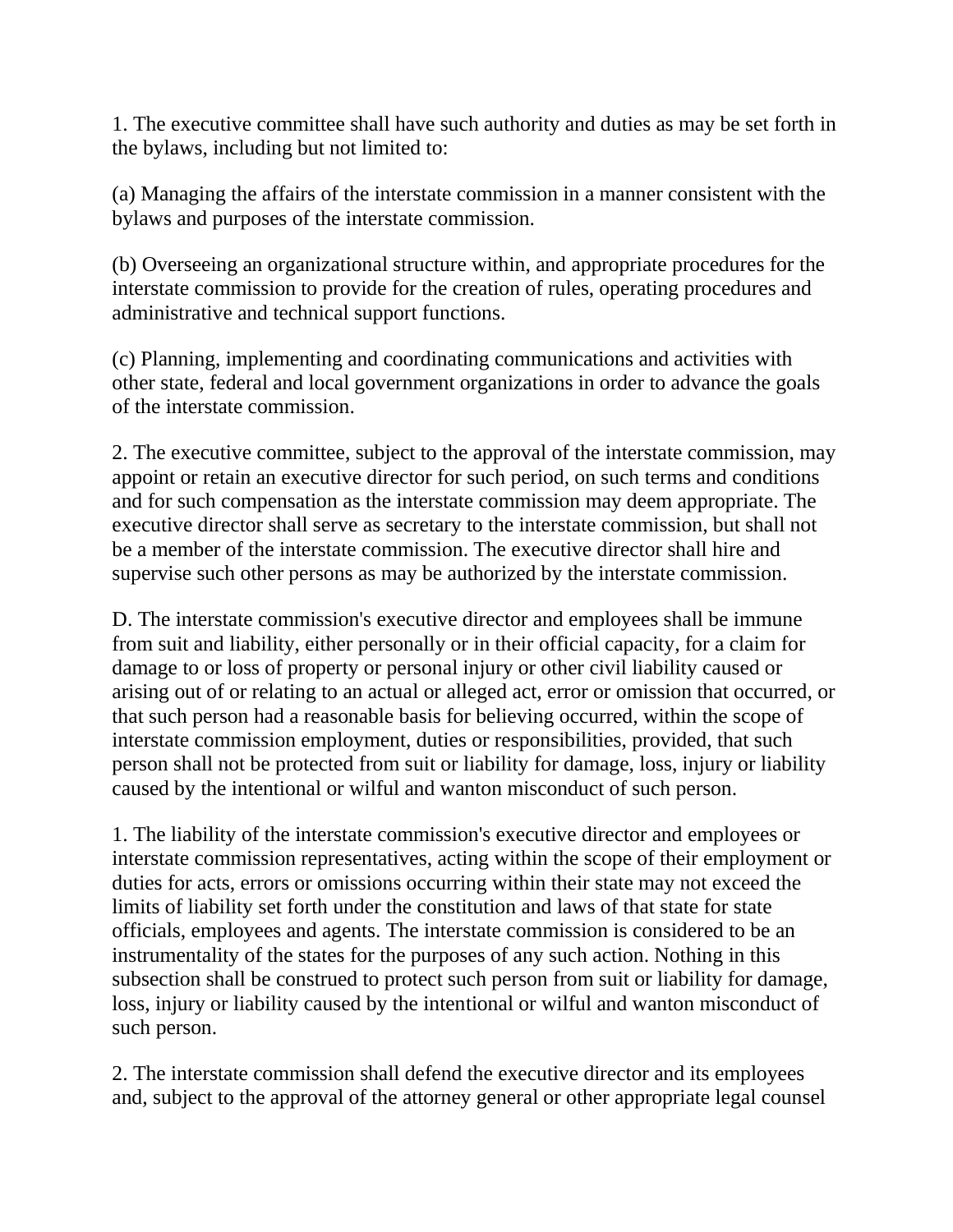of the member state represented by an interstate commission representative, shall defend such interstate commission representative in any civil action seeking to impose liability arising out of an actual or alleged act, error or omission that occurred within the scope of interstate commission employment, duties or responsibilities, or that the defendant had a reasonable basis for believing occurred within the scope of interstate commission employment, duties or responsibilities, provided that the actual or alleged act, error or omission did not result from intentional or wilful and wanton misconduct on the part of such person.

3. To the extent not covered by the state involved, the member state or the interstate commission, and the representatives or employees of the interstate commission shall be held harmless in the amount of a settlement or judgment, including attorney fees and costs, obtained against such persons arising out of an actual or alleged act, error or omission that occurred within the scope of interstate commission employment, duties or responsibilities, or that such persons had a reasonable basis for believing occurred within the scope of interstate commission employment, duties or responsibilities, provided that the actual or alleged act, error or omission did not result from intentional or wilful and wanton misconduct on the part of such persons.

## ARTICLE XII

## RULE MAKING FUNCTIONS OF THE INTERSTATE COMMISSION

A. Rule making authority - The interstate commission shall promulgate reasonable rules in order to effectively and efficiently achieve the purposes of this compact. Notwithstanding the foregoing, if the interstate commission exercises its rule making authority in a manner that is beyond the scope of the purposes of this act, or the powers granted hereunder, such an action by the interstate commission shall be invalid and have no force or effect.

B. Rule making procedure - Rules shall be made pursuant to a rule making process that substantially conforms to the model state administrative procedure act of 1981, uniform laws annotated, vol. 15, p.1 (2000), as amended, as may be appropriate to the operations of the interstate commission.

C. Not later than thirty days after a rule is promulgated, any person may file a petition for judicial review of the rule, provided that the filing of such a petition shall not stay or otherwise prevent the rule from becoming effective unless the court finds that the petitioner has a substantial likelihood of success. The court shall give deference to the actions of the interstate commission consistent with applicable law and shall not find the rule to be unlawful if the rule represents a reasonable exercise of the interstate commission's authority.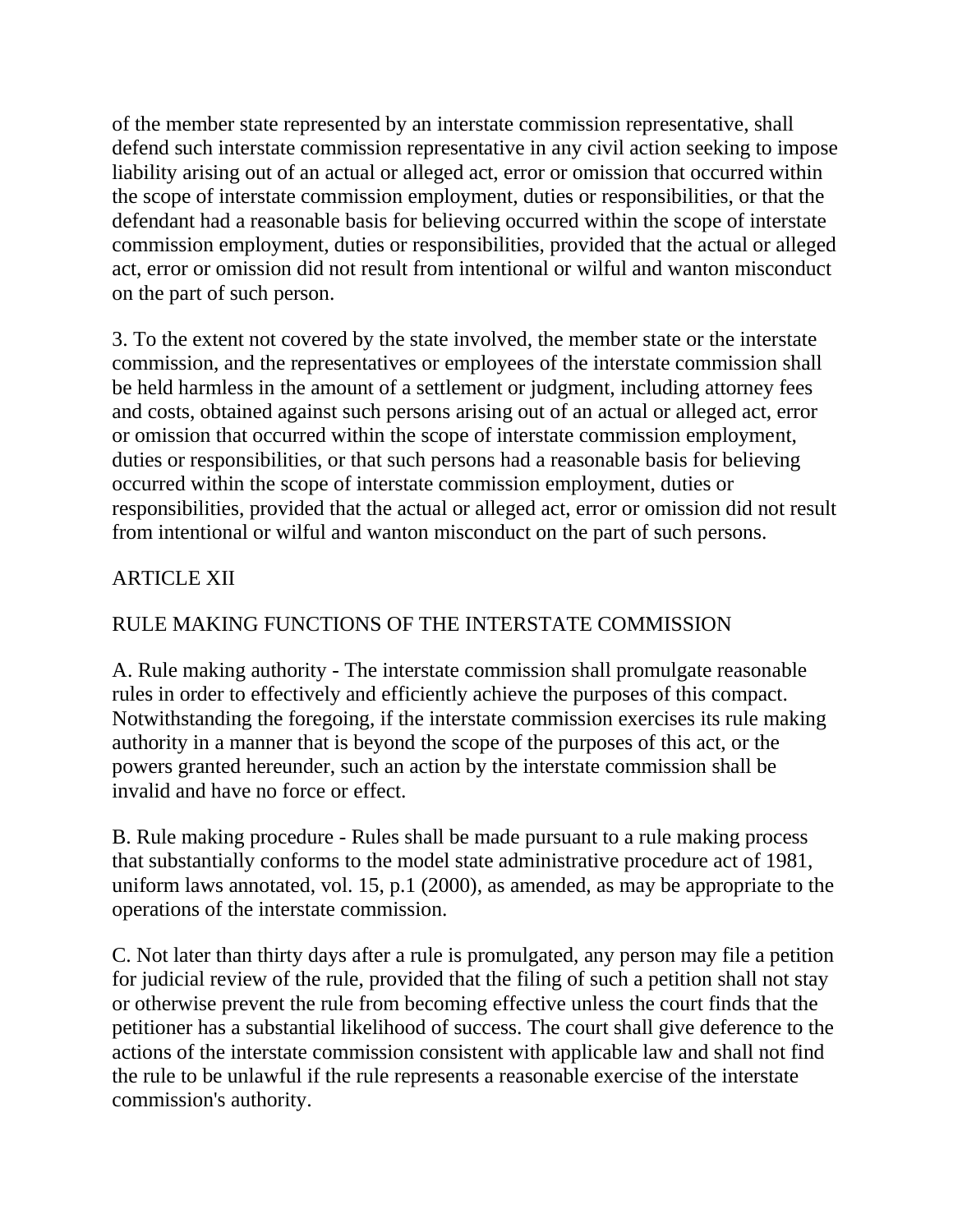D. If a majority of the legislatures of the compacting states reject a rule by enactment of a statute or resolution in the same manner used to adopt the compact, such rule shall have no further force and effect in any compacting state.

## ARTICLE XIII

## OVERSIGHT, ENFORCEMENT AND DISPUTE RESOLUTION

## A. Oversight.

1. The executive, legislative and judicial branches of state government in each member state shall enforce this compact and shall take all actions necessary and appropriate to effectuate the compact's purposes and intent. The provisions of this compact and the rules promulgated hereunder shall have standing as statutory law.

2. All courts shall take judicial notice of the compact and the rules in any judicial or administrative proceeding in a member state pertaining to the subject matter of this compact that may affect the powers, responsibilities or actions of the interstate commission.

3. The interstate commission shall be entitled to receive all service of process in any such proceeding, and shall have standing to intervene in the proceeding for all purposes. Failure to provide service of process to the interstate commission shall render a judgment or order void as to the interstate commission, this compact or promulgated rules.

B. Default, technical assistance, suspension and termination - If the interstate commission determines that a member state has defaulted in the performance of its obligations or responsibilities under this compact, or the bylaws or promulgated rules, the interstate commission shall:

1. Provide written notice to the defaulting state and other member states of the nature of the default, the means of curing the default and any action taken by the interstate commission. The interstate commission shall specify the conditions by which the defaulting state must cure its default.

2. Provide remedial training and specific technical assistance regarding the default.

3. If the defaulting state fails to cure the default, the defaulting state shall be terminated from the compact on an affirmative vote of a majority of the member states and all rights, privileges and benefits conferred by this compact shall be terminated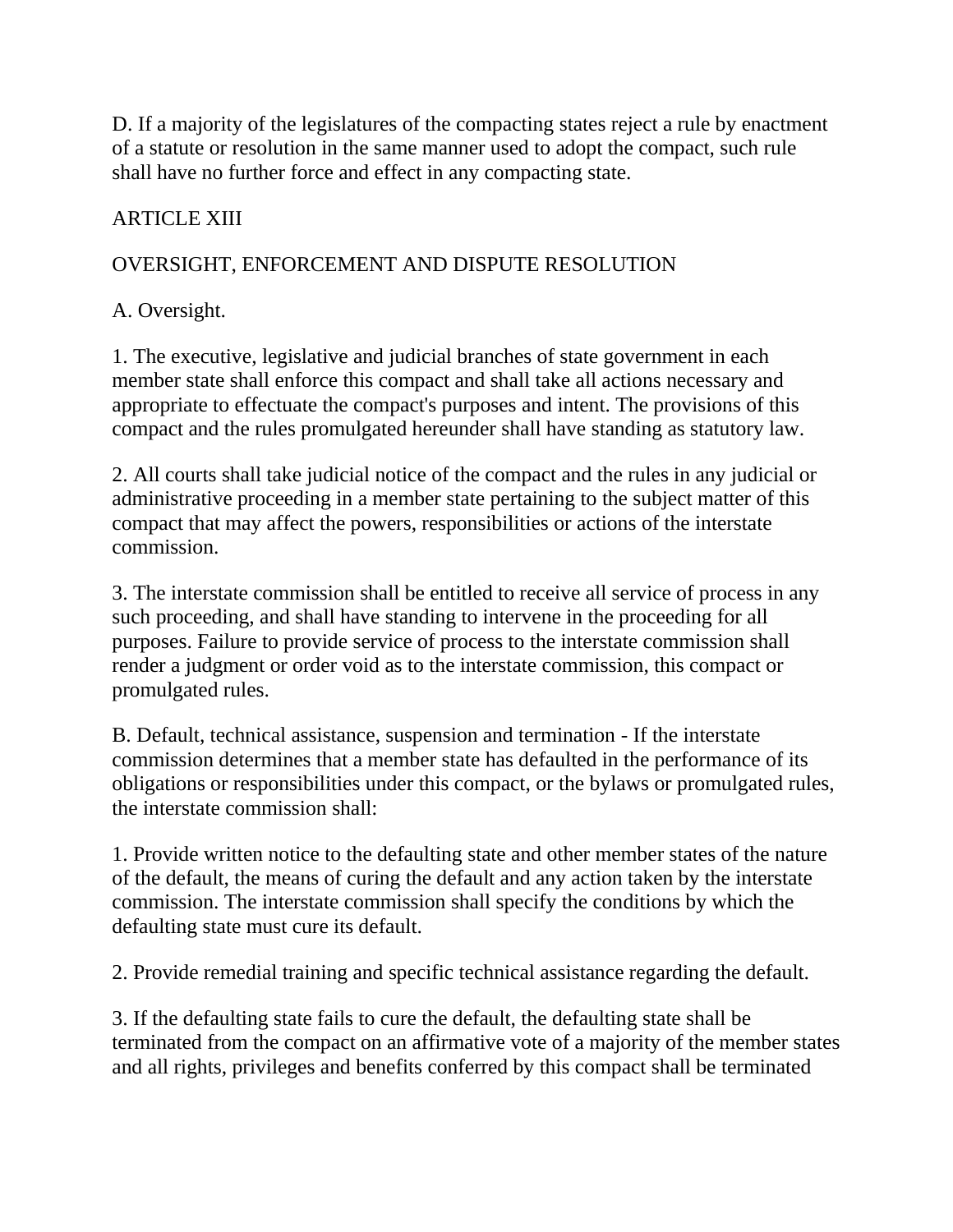from the effective date of termination. A cure of the default does not relieve the offending state of obligations or liabilities incurred during the period of the default.

4. Suspension or termination of membership in the compact shall be imposed only after all other means of securing compliance have been exhausted. Notice of intent to suspend or terminate shall be given by the interstate commission to the governor, the majority and minority leaders of the defaulting state's legislature and each of the member states.

5. The state that has been suspended or terminated is responsible for all assessments, obligations and liabilities incurred through the effective date of suspension or termination, including obligations, the performance of which extends beyond the effective date of suspension or termination.

6. The interstate commission shall not bear any costs relating to any state that has been found to be in default or that has been suspended or terminated from the compact, unless otherwise mutually agreed on in writing between the interstate commission and the defaulting state.

7. The defaulting state may appeal the action of the interstate commission by petitioning the United States district court for the District of Columbia or the federal district where the interstate commission has its principal offices. The prevailing party shall be awarded all costs of such litigation, including reasonable attorney fees.

C. Dispute resolution.

1. The interstate commission, on the request of a member state, shall attempt to resolve disputes that are subject to the compact and that may arise among member states and between member and nonmember states.

2. The interstate commission shall promulgate a rule providing for both mediation and binding dispute resolution for disputes as appropriate.

D. Enforcement.

1. The interstate commission, in the reasonable exercise of its discretion, shall enforce the provisions and rules of this compact.

2. The interstate commission, by majority vote of the members, may initiate legal action in the United States district court for the District of Columbia or, at the discretion of the interstate commission, in the federal district where the interstate commission has its principal offices, to enforce compliance with the provisions of this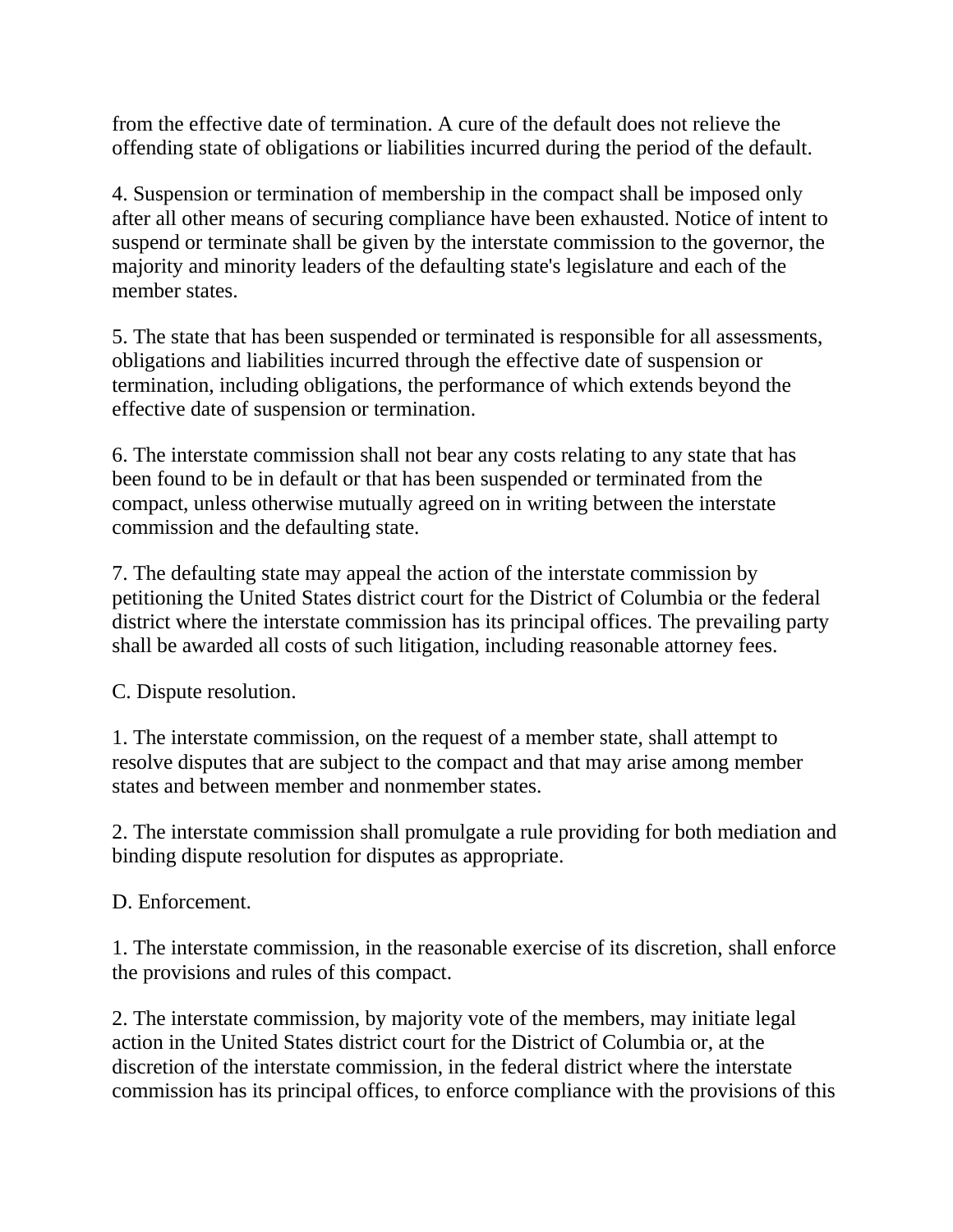compact and its promulgated rules and bylaws against a member state in default. The relief sought may include both injunctive relief and damages. If judicial enforcement is necessary, the prevailing party shall be awarded all costs of such litigation including reasonable attorney's fees.

3. The remedies herein shall not be the exclusive remedies of the interstate commission. The interstate commission may avail itself of any other remedies available under state law or the regulation of a profession.

## ARTICLE XIV

# FINANCING OF THE INTERSTATE COMMISSION

A. The interstate commission shall pay, or provide for the payment of, the reasonable expenses of its establishment, organization and ongoing activities.

B. The interstate commission may levy on and collect an annual assessment from each member state to cover the cost of the operations and activities of the interstate commission and its staff, which must be in a total amount sufficient to cover the interstate commission's annual budget as approved each year. The aggregate annual assessment amount shall be allocated based on a formula to be determined by the interstate commission, which shall promulgate a rule binding on all member states.

C. The interstate commission shall not incur obligations of any kind prior to securing the funds adequate to meet the same, nor shall the interstate commission pledge the credit of any of the member states, except by and with the authority of the member state.

D. The interstate commission shall keep accurate accounts of all receipts and disbursements. The receipts and disbursements of the interstate commission shall be subject to the audit and accounting procedures established under its bylaws. However, all receipts and disbursements of funds handled by the interstate commission shall be audited yearly by a certified or licensed public accountant, and the report of the audit shall be included in and become part of the annual report of the interstate commission.

## ARTICLE XV

## MEMBER STATES, EFFECTIVE DATE AND AMENDMENT

A. Any state is eligible to become a member state.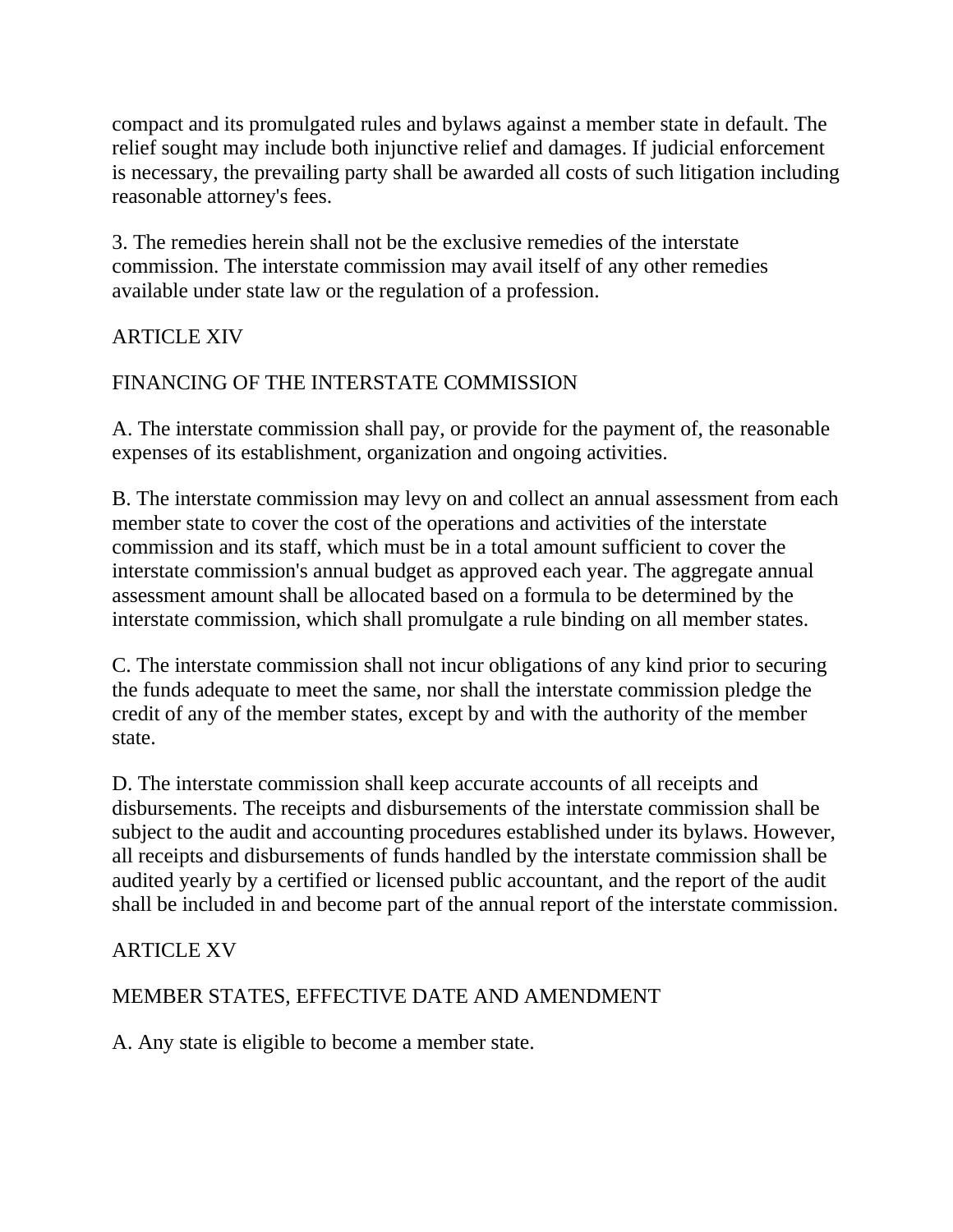B. This compact shall become effective and binding on legislative enactment of the compact into law by at least ten of the states. The effective date shall be no earlier than December 1, 2007. Thereafter it shall become effective and binding as to any other member state on enactment of the compact into law by that state. The governors of nonmember states or their designees shall be invited to participate in the activities of the interstate commission on a nonvoting basis prior to adoption of the compact by all states.

C. The interstate commission may propose amendments to the compact for enactment by the member states. No amendment shall become effective and binding on the interstate commission and the member states unless and until it is enacted into law by unanimous consent of the member states.

## ARTICLE XVI

## WITHDRAWAL AND DISSOLUTION

A. Withdrawal.

1. Once effective, the compact shall continue in force and remain binding on each and every member state, provided that a member state may withdraw from the compact specifically repealing the statute that enacted the compact into law.

2. Withdrawal from this compact shall be by the enactment of a statute repealing the same, but shall not take effect until one year after the effective date of such statute and until written notice of the withdrawal has been given by the withdrawing state to the governor of each other member jurisdiction.

3. The withdrawing state shall immediately notify the chairperson of the interstate commission in writing on the introduction of legislation repealing this compact in the withdrawing state. The interstate commission shall notify the other member states of the withdrawing state's intent to withdraw within sixty days of its receipt thereof.

4. The withdrawing state is responsible for all assessments, obligations and liabilities incurred through the effective date of withdrawal, including obligations, the performance of which extend beyond the effective date of withdrawal.

5. Reinstatement following withdrawal of a member state shall occur on the withdrawing state reenacting the compact or on such later date as determined by the interstate commission.

B. Dissolution of compact.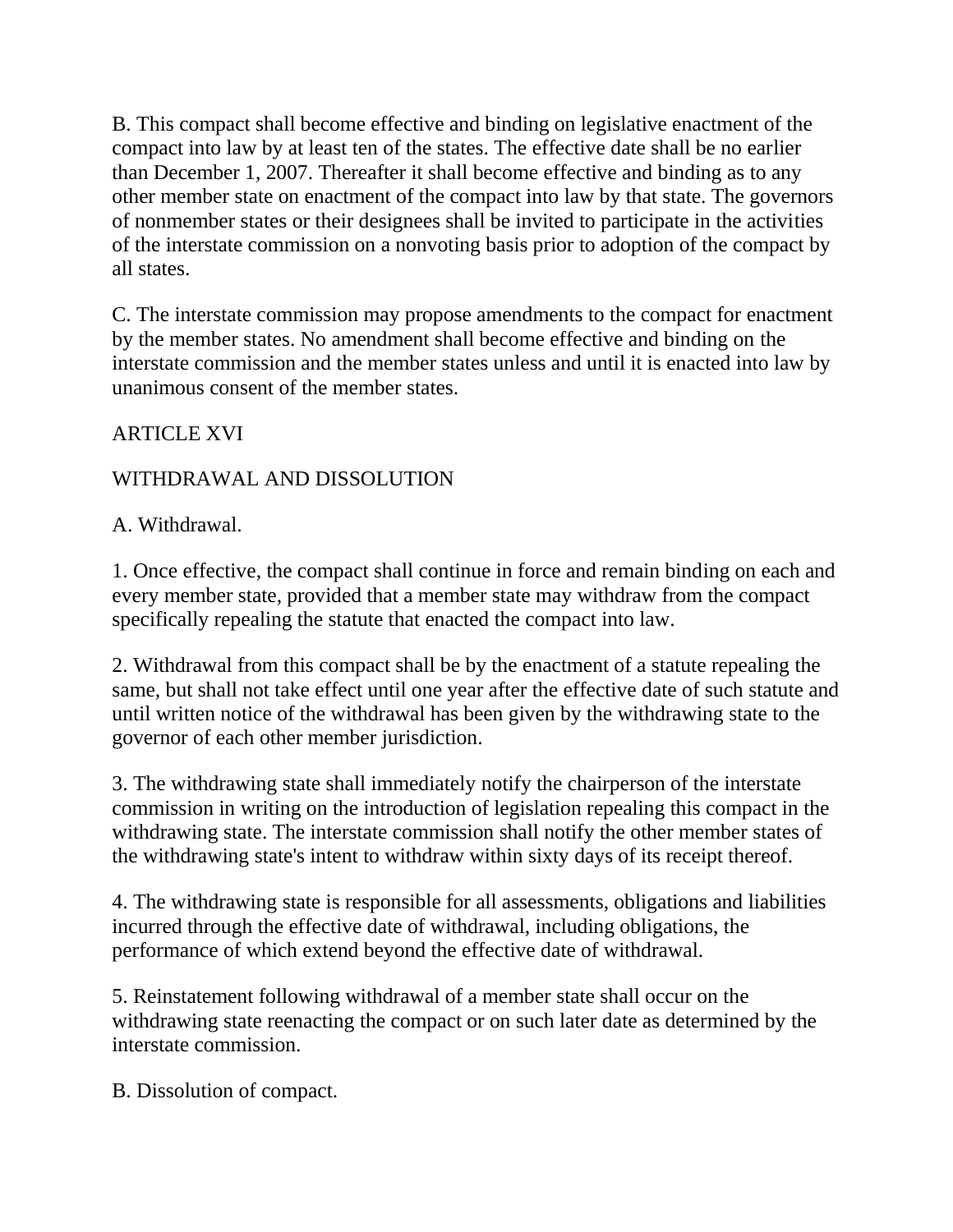1. This compact shall dissolve effective on the date of the withdrawal or default of the member state which reduces the membership in the compact to one member state.

2. On the dissolution of this compact, the compact becomes null and void and shall be of no further force or effect, and the business and affairs of the interstate commission shall be concluded and surplus funds shall be distributed in accordance with the bylaws.

## ARTICLE XVII

## SEVERABILITY AND CONSTRUCTION

A. The provisions of this compact shall be severable, and if any phrase, clause, sentence or provision is deemed unenforceable, the remaining provisions of the compact shall be enforceable.

B. The provisions of this compact shall be liberally construed to effectuate its purposes.

C. Nothing in this compact shall be construed to prohibit the applicability of other interstate compacts to which the states are members.

#### ARTICLE XVIII

#### BINDING EFFECT OF COMPACT AND OTHER LAWS

A. Other laws.

1. Nothing herein prevents the enforcement of any other law of a member state that is not inconsistent with this compact.

2. All member states' laws conflicting with this compact are superseded to the extent of the conflict.

B. Binding effect of the compact.

1. All lawful actions of the interstate commission, including all rules and bylaws promulgated by the interstate commission, are binding upon the member states.

2. All agreements between the interstate commission and the member states are binding in accordance with their terms.